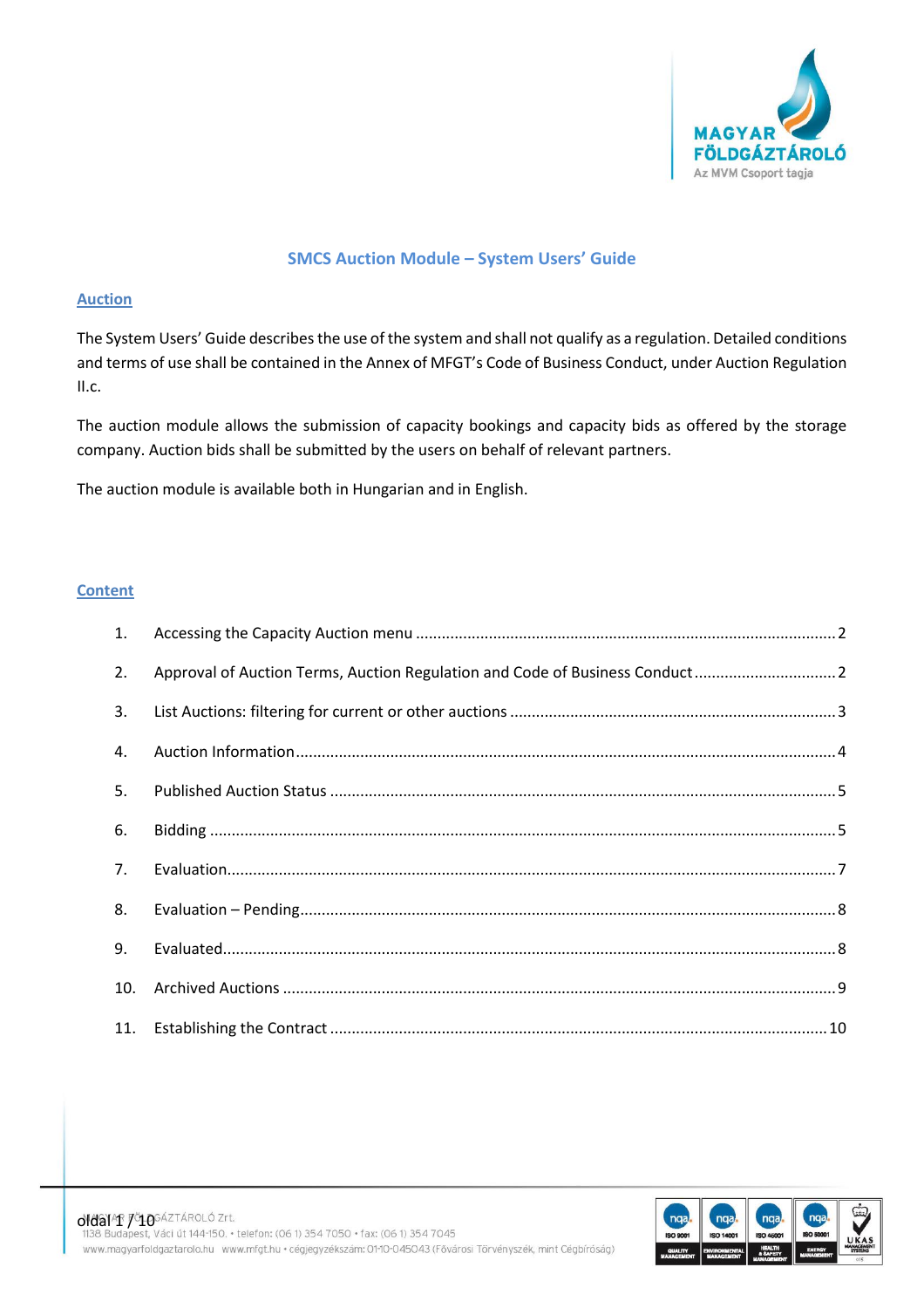

### <span id="page-1-0"></span>**1. Accessing the Capacity Auction Menu**

After entering the SMCS system, registered customers can access the auction module under the Capacity Auction menu item. (Figure 1)

The menu item can be accessed by users having already submitted the documents required from the relevant partner. Authorization is valid for 1 storage year.

| <b>Home</b>                                       |             | User: test_user<br>Customer: Teszt Ügyfél | $\mathbf{0}$ |
|---------------------------------------------------|-------------|-------------------------------------------|--------------|
| <b>Main Menu</b>                                  |             |                                           |              |
| Profile                                           | New widget: |                                           |              |
| Messages                                          |             |                                           |              |
| <b>Base data</b>                                  |             |                                           |              |
| <b>Trade</b>                                      |             |                                           |              |
| <b>Nomination</b>                                 |             |                                           |              |
| <b>Allocation</b>                                 |             |                                           |              |
| Balance                                           |             |                                           |              |
| Gasquality                                        |             |                                           |              |
| <b>Reports</b><br><b>Capacity auction</b><br>Quit |             |                                           |              |
|                                                   |             |                                           |              |
|                                                   | 1           |                                           |              |

#### <span id="page-1-1"></span>**2. Approval of Auction Terms, Auction Regulation and Code of Business Conduct**

The system allows further access only after having read and accepted the regulations. The detailed auction regulation and the ÁSZF (General Terms and Conditions of Contract) are contained in the Code of Business Conduct, available through the link in the pop-up window. By continuing, the System User declares to have fully read, understood and accepted the terms. (Figure 2)

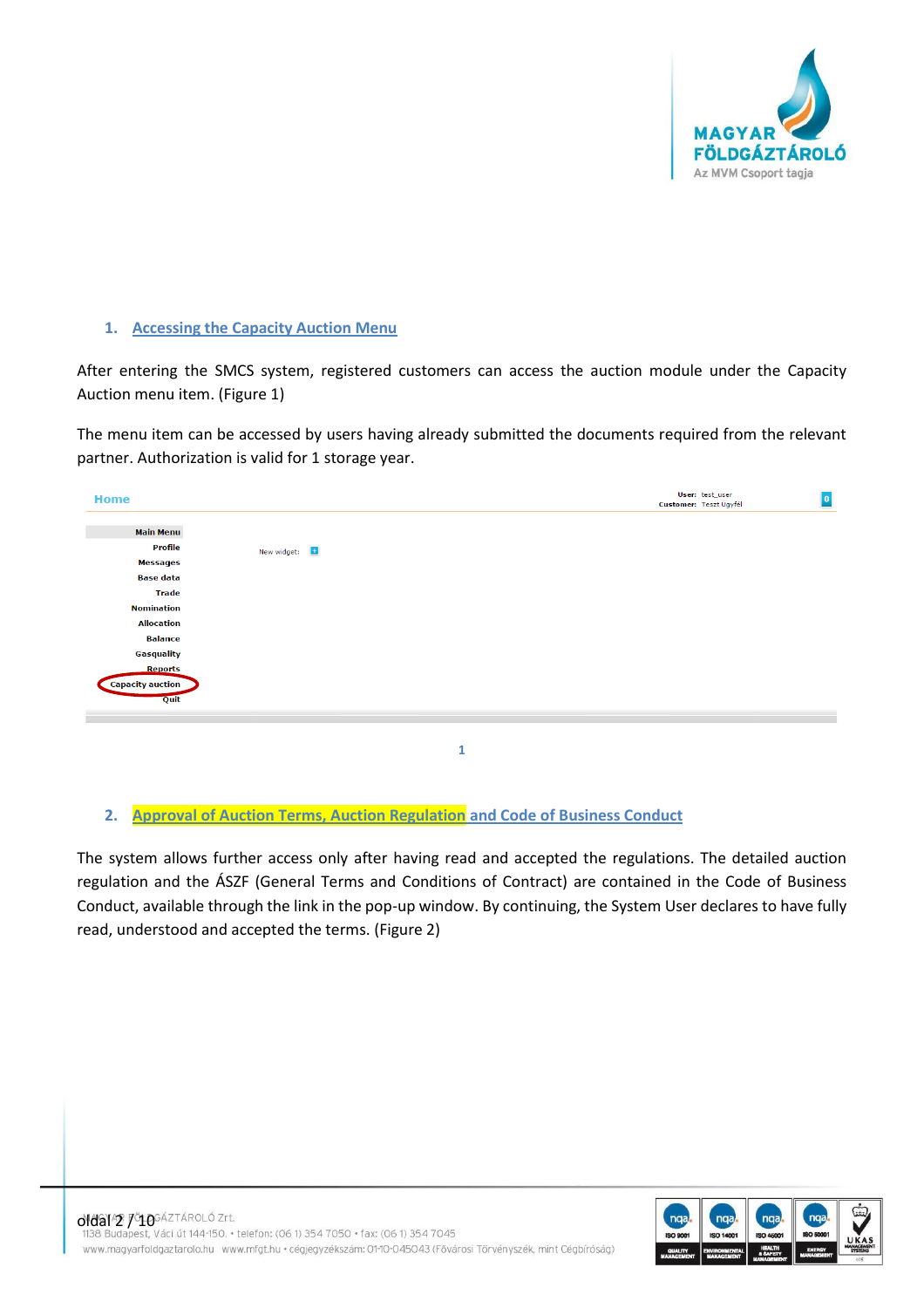

| R<br>ETÁROLO<br>Aukcios szoftver<br><b>HESHIEL</b> | Approval of auction terms<br>and conditions.                                  |                                           |
|----------------------------------------------------|-------------------------------------------------------------------------------|-------------------------------------------|
| ng session time: 29:56                             |                                                                               | Server time: 08/06/2017 14:               |
| <b>Opening page</b>                                | I confirm that I know and accept the auction<br>related terms and conditions. | User: test_user<br>Customer: Teszt Ügyfél |
| <b>List auctions</b>                               | Cance<br><b>Approve</b>                                                       |                                           |
| $6: 1.0.5 - 2017.05.12, 15:31$                     |                                                                               | ↑ Fel                                     |
| gyar Földgáztároló Zrt.                            |                                                                               | Elérhetőségeink Impresszum                |

## <span id="page-2-0"></span>**3. List Auctions**

This menu item allows filtering by period, auction status or product. A simplified filter condition can be selected by clicking on "Active Auctions" in order to list all current auctions.

**2**

By clicking on the items (auctions) in the list, you can see the detailed description of the relevant auction. In this case, the auction is in the "Defined" status, i.e. its parameters have already been defined, but the auction has not been published yet. Auction information is accessible in the module only. (Figure 3)

| <b>List auctions</b><br><b>Interval</b>                  | <b>Status</b><br>Published<br>$\overline{\mathbf{v}}$                                                                                                                                                                                  |
|----------------------------------------------------------|----------------------------------------------------------------------------------------------------------------------------------------------------------------------------------------------------------------------------------------|
| Product<br>All                                           | <b>List active auctions</b><br><b>List auctions</b>                                                                                                                                                                                    |
| Test 16/01/2018<br>NESZ 18_19<br>01/04/2018 - 31/03/2019 | <b>Published</b><br>Auction<br>information<br>04:08                                                                                                                                                                                    |
|                                                          | 3                                                                                                                                                                                                                                      |
| <b>Period filter condition</b>                           | Filter condition for the auction period.                                                                                                                                                                                               |
| <b>Product filter condition</b>                          | The drop-down list displays the products of<br>already saved auctions.                                                                                                                                                                 |
| <b>Status filter condition</b>                           | Filter condition for the auction status.<br>The auction stages are the same as the stages to<br>be scheduled upon setup.<br>An auction qualifies as defined if the its first stage<br>(announcement publication) starts in the future. |
| <b>List Active Auctions button</b>                       | This button lists auctions not yet archived.                                                                                                                                                                                           |
| <b>List Auctions button</b>                              | By clicking on this button, listing will start.                                                                                                                                                                                        |

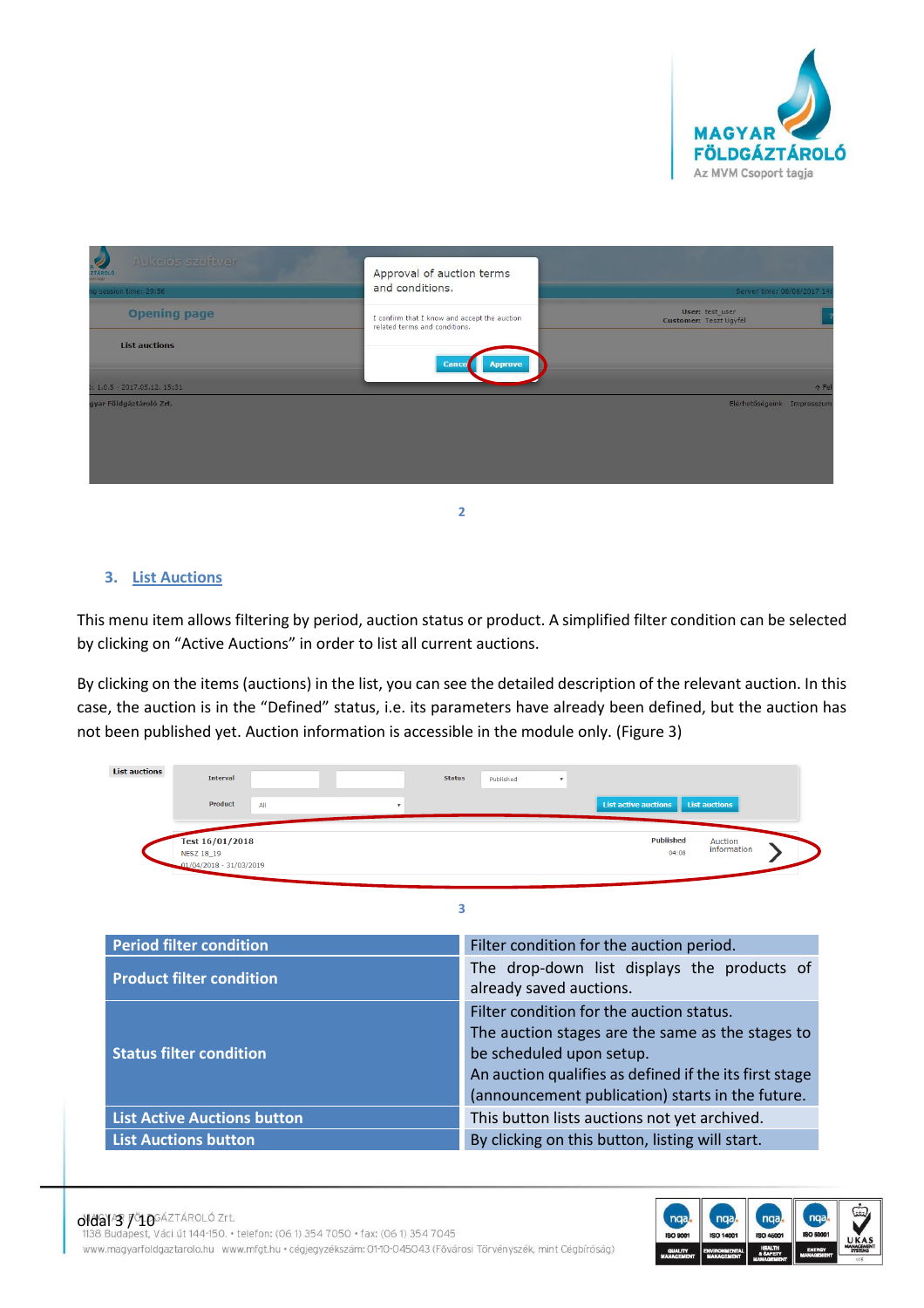

### <span id="page-3-0"></span>**4. Auction Information**

# By clicking on the Auction Information button, the details of the auction can be accessed. (Figure 4)

| <b>List auctions</b> | <b>Basic Information</b><br><b>Details</b>                          |                                         |                                                  |                  |                  |                       |
|----------------------|---------------------------------------------------------------------|-----------------------------------------|--------------------------------------------------|------------------|------------------|-----------------------|
|                      | <b>Auction name:</b><br><b>Registration deadline:</b>               | Test 16/01/2018<br>23/01/2018 12:00     |                                                  | <b>Status</b>    | Timestamp        | <b>Remaining time</b> |
|                      | Product:<br><b>Interval:</b>                                        | NESZ 18_19<br>$01/04/2018 - 31/03/2019$ |                                                  | <b>Published</b> | 23/01/2018 15:20 | 03:43                 |
|                      | <b>Contents of product:</b>                                         | NESZ betár 18 19<br>NESZ kitár18_19     | 7,500 kWh/day<br>14,222 kWh/day<br>1,000,000 kWh | <b>Bidding</b>   | 23/01/2018 15:25 |                       |
|                      | <b>MFGT Announcements</b>                                           | NESZ 18 19                              |                                                  | Evaluation       | 23/01/2018 15:30 |                       |
|                      |                                                                     |                                         |                                                  | Evaluated        | 23/01/2018 15:35 |                       |
|                      |                                                                     |                                         |                                                  | Archived         | 23/01/2018 15:40 |                       |
|                      |                                                                     |                                         |                                                  |                  |                  |                       |
|                      |                                                                     |                                         |                                                  |                  |                  |                       |
|                      | <b>Basic Information</b><br><b>Details</b>                          |                                         |                                                  |                  |                  |                       |
|                      | <b>Auction type:</b><br><b>Partially fulfillment:</b>               | Minimal price<br>Not allowed            |                                                  | <b>Status</b>    | Timestamp        | <b>Remaining time</b> |
|                      | <b>Currency of offer price:</b><br><b>Maximum bid price:</b>        | <b>HUF</b><br>1.0011 HUF/kWh            |                                                  | <b>Published</b> | 23/01/2018 15:20 | 03:24                 |
|                      | Unit of offer price:<br><b>Minimum bid amount:</b>                  | 0.001<br>$1$ bundle $(s)$               |                                                  | Bidding          | 23/01/2018 15:25 |                       |
|                      | <b>Maximum bid amount:</b><br><b>Maximum offer per organization</b> | $1.000$ bundle $(s)$<br>1 pcs.          |                                                  | Evaluation       | 23/01/2018 15:30 |                       |
|                      | <b>Result publication:</b>                                          | Private                                 |                                                  | Evaluated        | 23/01/2018 15:35 |                       |
| <b>List auctions</b> | <b>MFGT Announcements</b>                                           |                                         |                                                  |                  |                  |                       |

**4**

| <b>Auction name</b>                   | Name of the published auction, this is to be displayed in lists                                                                                                                |
|---------------------------------------|--------------------------------------------------------------------------------------------------------------------------------------------------------------------------------|
| <b>Short name</b>                     | Short name for the auction                                                                                                                                                     |
| <b>Current Status</b>                 | Published/Bidding/Evaluation/Closing/Archived                                                                                                                                  |
| <b>Interval</b>                       | Period of validity of the offered product                                                                                                                                      |
| <b>Registration Deadline</b>          | Deadline for submitting the documents required                                                                                                                                 |
| <b>Product</b>                        | Short name for the offered product/service                                                                                                                                     |
| <b>Partial Fulfilment</b>             | Whether the partial meeting of bidders' requests is possible<br>in case of oversubscription, depending on the bid price. This<br>parameter is specified in the auction notice. |
| <b>Maximum offer per organization</b> | Number of bids that can be submitted per Bidder                                                                                                                                |
| <b>Currency</b>                       | Currency of the Bid                                                                                                                                                            |
| <b>Price Unit</b>                     | To how many decimal places the Bid Price can be quoted                                                                                                                         |



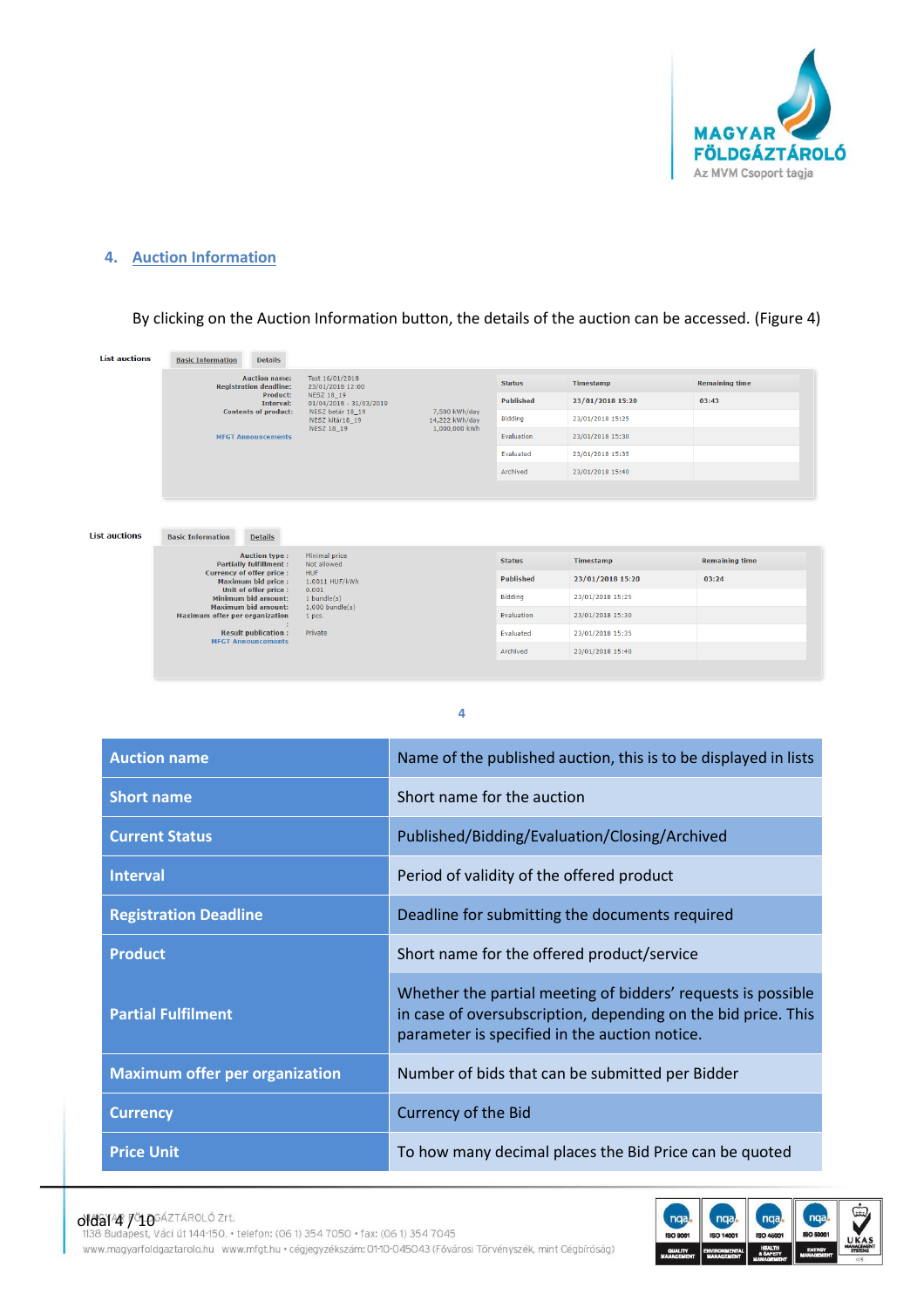

| <b>Result Publication</b> | Which System Users can access the final results |
|---------------------------|-------------------------------------------------|
| <b>Auction Type</b>       | Auction applied (Minimum price)                 |
| <b>Content of Product</b> | <b>Offered Capacities</b>                       |
| Lowest Bid Unit (Bundle)  | Minimum number of bid bundles                   |
| <b>Offered Quantity</b>   | Maximum number of bid bundles                   |

### <span id="page-4-0"></span>**5. "Published" Auction Status**

When the auction status switches from defined to published, the relevant auction data are available on the website accessible without authentication. During publication, System Users can access the current capacity auction data at any time (except if the auction is in the defined or archived status). (Figure 5)

| <b>List auctions</b> | <b>Interval</b>                                          |     |                          | <b>Status</b> | Published | $\boldsymbol{\mathrm{v}}$ |                             |                        |  |
|----------------------|----------------------------------------------------------|-----|--------------------------|---------------|-----------|---------------------------|-----------------------------|------------------------|--|
|                      | Product                                                  | All | $\overline{\phantom{a}}$ |               |           |                           | <b>List active auctions</b> | List auctions          |  |
|                      | Test 16/01/2018<br>NESZ 18_19<br>01/04/2018 - 31/03/2019 |     |                          |               |           |                           | <b>Published</b><br>02:03   | Auction<br>information |  |
|                      |                                                          |     |                          |               |           |                           |                             |                        |  |

#### <span id="page-4-1"></span>**6. Bidding**

When the auction status switches to "Bidding", the bid can be recorded by clicking on the relevant item. (Figure 6)

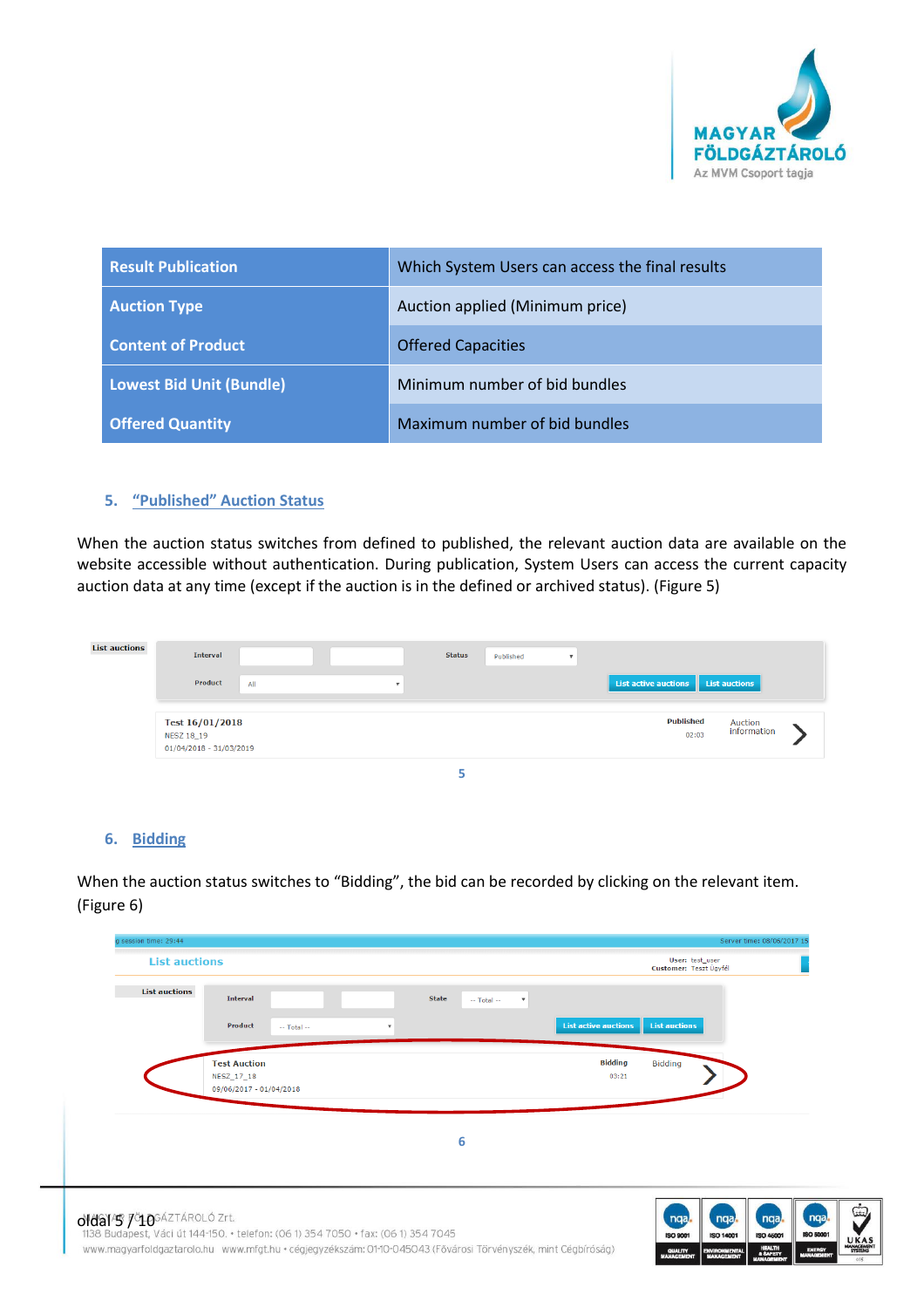

On the Bidding page, the following active fields are displayed:

| <b>Auction Details</b>       | This part of the interface specifies the details of<br>the relevant auction, including for example the<br>auction ID, the relating product etc.                                  |
|------------------------------|----------------------------------------------------------------------------------------------------------------------------------------------------------------------------------|
| <b>Number of Bundle</b>      | Field for entering the number of bid bundles. This<br>value will be verified on the basis of the minimum<br>and maximum bid bundle numbers of the<br>auction.                    |
| <b>Bid Price</b>             | Price of the bid, which shall be interpreted as a<br>price in the currency of the auction, and shall not<br>exceed the maximum price.                                            |
| <b>Displaying Saved Bids</b> | The lower part of the interface contains bids<br>saved earlier with regard to the organisation.<br>If bids have not yet been entered by the<br>organisation, the chart is empty. |

| <b>Basic Information</b><br><b>Details</b><br><b>Auction name:</b> | Test 16/01/2018                                             |                                 | <b>Status</b>    | Timestamp        | <b>Remaining time</b> |
|--------------------------------------------------------------------|-------------------------------------------------------------|---------------------------------|------------------|------------------|-----------------------|
| <b>Registration deadline:</b><br>Product:<br>Interval:             | 23/01/2018 12:00<br>NESZ 18 19<br>$01/04/2018 - 31/03/2019$ |                                 | Published        | 23/01/2018 15:20 |                       |
| <b>Contents of product:</b>                                        | NESZ betár 18 19<br>NESZ kitár18 19                         | 7,500 kWh/day<br>14,222 kWh/day | <b>Bidding</b>   | 23/01/2018 15:25 | 04:14                 |
| <b>MFGT Announcements</b>                                          | NESZ 18_19                                                  | 1,000,000 kWh                   | Evaluation       | 23/01/2018 15:30 |                       |
|                                                                    |                                                             |                                 | <b>Fvaluated</b> | 23/01/2018 15:35 |                       |
|                                                                    |                                                             |                                 | Archived         | 23/01/2018 15:40 |                       |
| <b>Number of bundles</b>                                           |                                                             | <b>Bid price [HUF/kWh]</b>      |                  |                  | <b>Save Bid</b>       |
| No available data                                                  |                                                             |                                 |                  |                  |                       |

**7**

Here, you can set and save the Number of bundles and the Bid Price. (Figure 7)

The submitted bid can be cancelled/modified at any time during the "Bidding" stage if the System User intends to do so. Bids can be cancelled on the Bidding interface. Users acting on behalf of the organisation may cancel the bids submitted by any user of the organisation. (Figure 8)

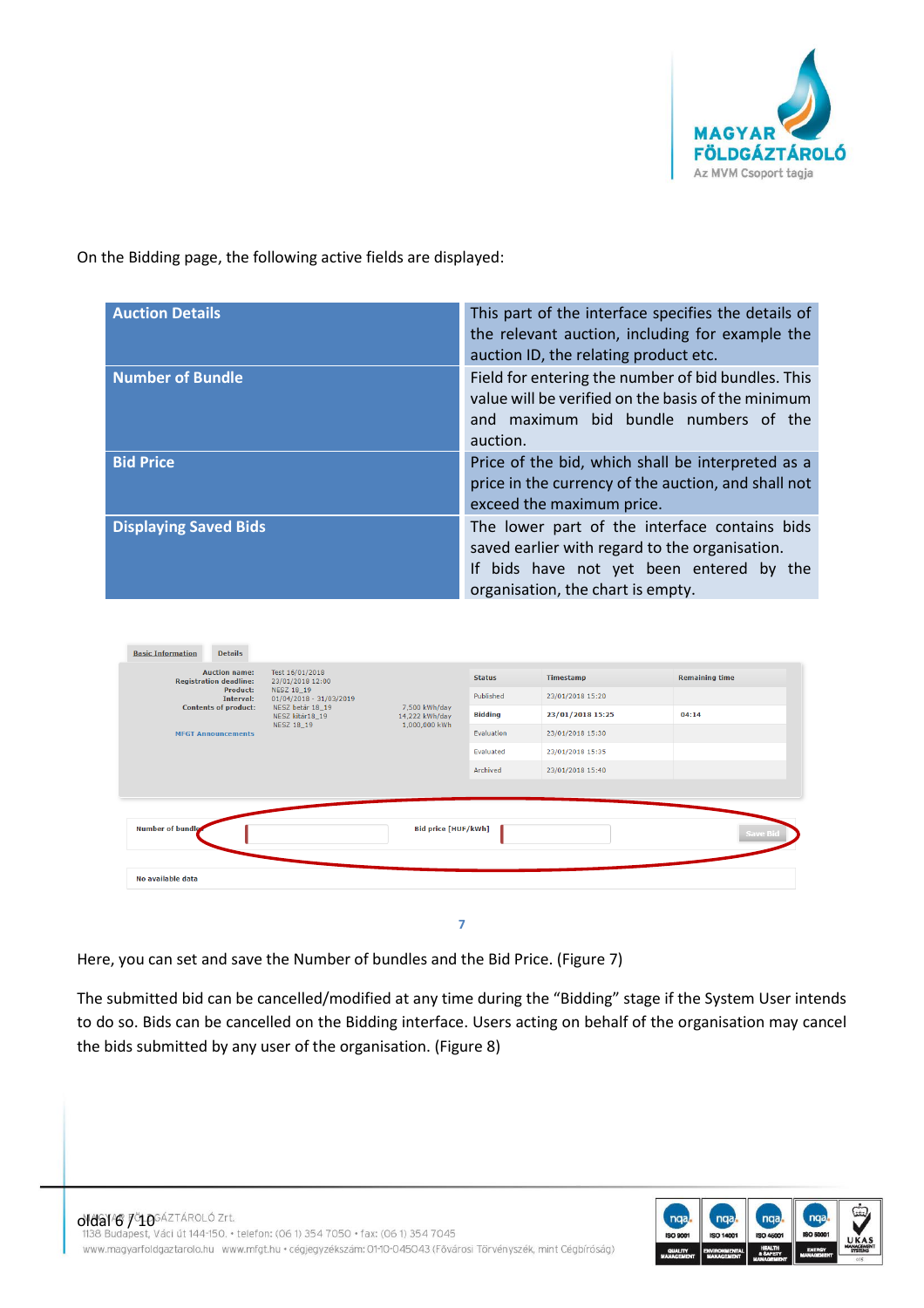

| <b>Basic Information</b>              | <b>Details</b>                                                            |                                |                            |                   |                  |                       |
|---------------------------------------|---------------------------------------------------------------------------|--------------------------------|----------------------------|-------------------|------------------|-----------------------|
|                                       | <b>Auction type:</b><br><b>Partially fulfillment:</b>                     | Minimal price<br>Not allowed   |                            | <b>Status</b>     | Timestamp        | <b>Remaining time</b> |
| <b>Currency of offer price:</b>       | <b>Maximum bid price:</b>                                                 | <b>HUF</b><br>1.0011 HUF/kWh   |                            | Published         | 23/01/2018 15:20 |                       |
|                                       | Unit of offer price:<br><b>Minimum bid amount:</b><br>Maximum bid amount: | 0.001<br>$1$ bundle $(s)$      |                            | <b>Bidding</b>    | 23/01/2018 15:25 | 03:12                 |
| <b>Maximum offer per organization</b> |                                                                           | $1,000$ bundle $(s)$<br>1 pcs. |                            | Evaluation        | 23/01/2018 15:30 |                       |
|                                       | <b>Result publication:</b><br><b>MFGT Announcements</b>                   | Private                        |                            | <b>Fvaluated</b>  | 23/01/2018 15:35 |                       |
|                                       |                                                                           |                                |                            | Archived          | 23/01/2018 15:40 |                       |
|                                       |                                                                           |                                |                            |                   |                  |                       |
| <b>Number of bundles</b>              |                                                                           |                                | <b>Bid price [HUF/kWh]</b> |                   |                  | <b>Save Bid</b>       |
| <b>Termogas GmbH</b><br>Termogas      |                                                                           | 23/01/2018 15:26               |                            | $10$ bundle $(s)$ | 0.999 HUF/kWh    | <b>Cancel bid</b>     |

**8**

#### Following the cancellation of the bid, System User may submit a new bid. (Figure 9)

| <b>Auction type:</b><br><b>Partially fulfillment:</b><br><b>Currency of offer price:</b><br><b>Maximum bid price:</b> | Minimal price<br>Not allowed<br><b>HUF</b><br>1.0011 HUF/kWh | <b>Status</b><br>Published | Timestamp<br>23/01/2018 15:20 | <b>Remaining time</b> |
|-----------------------------------------------------------------------------------------------------------------------|--------------------------------------------------------------|----------------------------|-------------------------------|-----------------------|
| Unit of offer price :<br><b>Minimum bid amount:</b><br><b>Maximum bid amount:</b>                                     | 0.001<br>$1$ bundle $(s)$<br>$1,000$ bundle $(s)$            | <b>Bidding</b>             | 23/01/2018 15:25              | 02:12                 |
| <b>Maximum offer per organization</b>                                                                                 | 1 pcs.                                                       | Evaluation                 | 23/01/2018 15:30              |                       |
| <b>Result publication:</b><br><b>MFGT Announcements</b>                                                               | Private                                                      | Evaluated                  | 23/01/2018 15:35              |                       |
|                                                                                                                       |                                                              | Archived                   | 23/01/2018 15:40              |                       |
| <b>Number of bundles</b>                                                                                              |                                                              | <b>Bid price [HUF/kWh]</b> |                               | Save Bid              |
|                                                                                                                       |                                                              |                            |                               |                       |
| <b>Termogas GmbH</b><br>Termogas                                                                                      | 23/01/2018 15:27                                             | $10$ bundle $(s)$          | 1 HUF/kWh                     | <b>Cancel bid</b>     |

## <span id="page-6-0"></span>**7. Evaluation**

Following the "bidding" stage, the auction enters the "evaluation" stage. Here, the system verifies the eligibility and validity of the participating Bidders and the Bids submitted. (Figure 10)

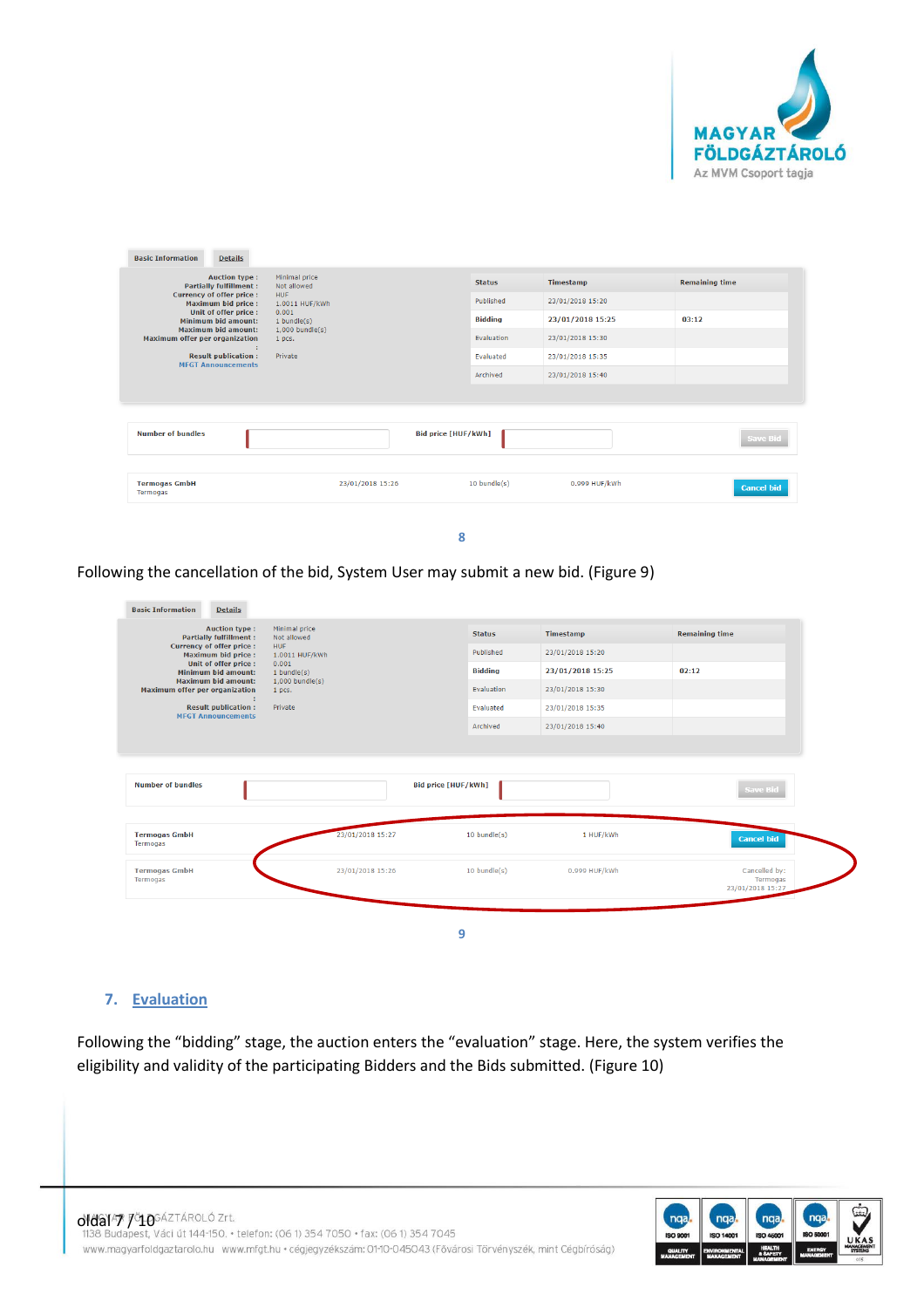

| iaining session time: 29:54 |                                                                               | Server time: 08/06/2017 15:                         |
|-----------------------------|-------------------------------------------------------------------------------|-----------------------------------------------------|
| <b>List auctions</b>        |                                                                               | User: test_user<br>Customer: Teszt Ügyfél           |
| <b>List auctions</b>        | <b>Interval</b><br><b>State</b><br>$-$ Total $-$<br>$\boldsymbol{\mathrm{v}}$ |                                                     |
|                             | Product<br>$-$ Total $-$<br>$\boldsymbol{\mathrm{v}}$                         | <b>List active auctions</b><br><b>List auctions</b> |
|                             | <b>Test Auction</b>                                                           | Evaluation<br>Auction<br>informaiton                |
|                             | NESZ_17_18<br>09/06/2017 - 01/04/2018                                         | 03:49                                               |

**10**

#### <span id="page-7-0"></span>**8. Evaluation – Pending**

The system validates the successful bids.

| naining session time: 29:25 |                                                              |                           |                                                            |                              |                                           | Server time: 08/06/2017 15:42 |
|-----------------------------|--------------------------------------------------------------|---------------------------|------------------------------------------------------------|------------------------------|-------------------------------------------|-------------------------------|
| <b>List auctions</b>        |                                                              |                           |                                                            |                              | User: test_user<br>Customer: Teszt Ügyfél | 27                            |
| <b>List auctions</b>        | <b>Interval</b><br>Product<br>$-$ Total $-$                  | $\boldsymbol{\mathrm{v}}$ | <b>State</b><br>$-$ Total $-$<br>$\boldsymbol{\mathrm{v}}$ | <b>List active auctions</b>  | List auctions                             |                               |
|                             | <b>Test Auction</b><br>NESZ_17_18<br>09/06/2017 - 01/04/2018 |                           |                                                            | <b>Evaluation</b><br>Pending | Auction<br>informaiton                    |                               |

### <span id="page-7-1"></span>**9. Evaluated**

The system publishes the results in the "evaluated" auction stage. Users already logged in can access the bid details depending in the type of publication.

| ssion time: 29:26<br><b>List auctions</b> |                                                                                                               |                             | User: test_user<br>Customer: Teszt Ügyfél |                          | Server time: 08/06/2017 15:4 |                         |             |
|-------------------------------------------|---------------------------------------------------------------------------------------------------------------|-----------------------------|-------------------------------------------|--------------------------|------------------------------|-------------------------|-------------|
| <b>List auctions</b>                      | <b>State</b><br><b>Interval</b><br>$-$ Total $-$<br>$\overline{\mathbf{v}}$                                   |                             |                                           |                          |                              |                         |             |
|                                           | Product<br>$-$ Total $-$<br>$\mathbf{v}$                                                                      | <b>List active auctions</b> | <b>List auctions</b>                      |                          |                              |                         |             |
|                                           | <b>Test Auction</b>                                                                                           | <b>Evaluated</b>            | Auction<br>results                        |                          |                              |                         |             |
|                                           | NESZ_17_18<br>09/06/2017 - 01/04/2018                                                                         | 01:27                       |                                           |                          |                              |                         |             |
|                                           |                                                                                                               |                             |                                           |                          |                              |                         |             |
|                                           |                                                                                                               |                             |                                           |                          |                              |                         |             |
| oldal <sup>8</sup> 7910GÁZTÁROLÓ Zrt.     | 1138 Budapest, Váci út 144-150. • telefon: (06 1) 354 7050 • fax: (06 1) 354 7045                             |                             | nga<br><b>ISO 9001</b>                    | nga,<br><b>ISO 14001</b> | nqa<br>ISO 45001             | nga<br><b>ISO 50001</b> | ٣           |
|                                           | www.magyarfoldgaztarolo.hu www.mfgt.hu · cégjegyzékszám: 01-10-045043 (Fővárosi Törvényszék, mint Cégbíróság) |                             | <b>QUALITY</b>                            | <b>EWRONMENTAL</b>       | <b>HEALTH</b>                | ENERGY                  | <b>UKAS</b> |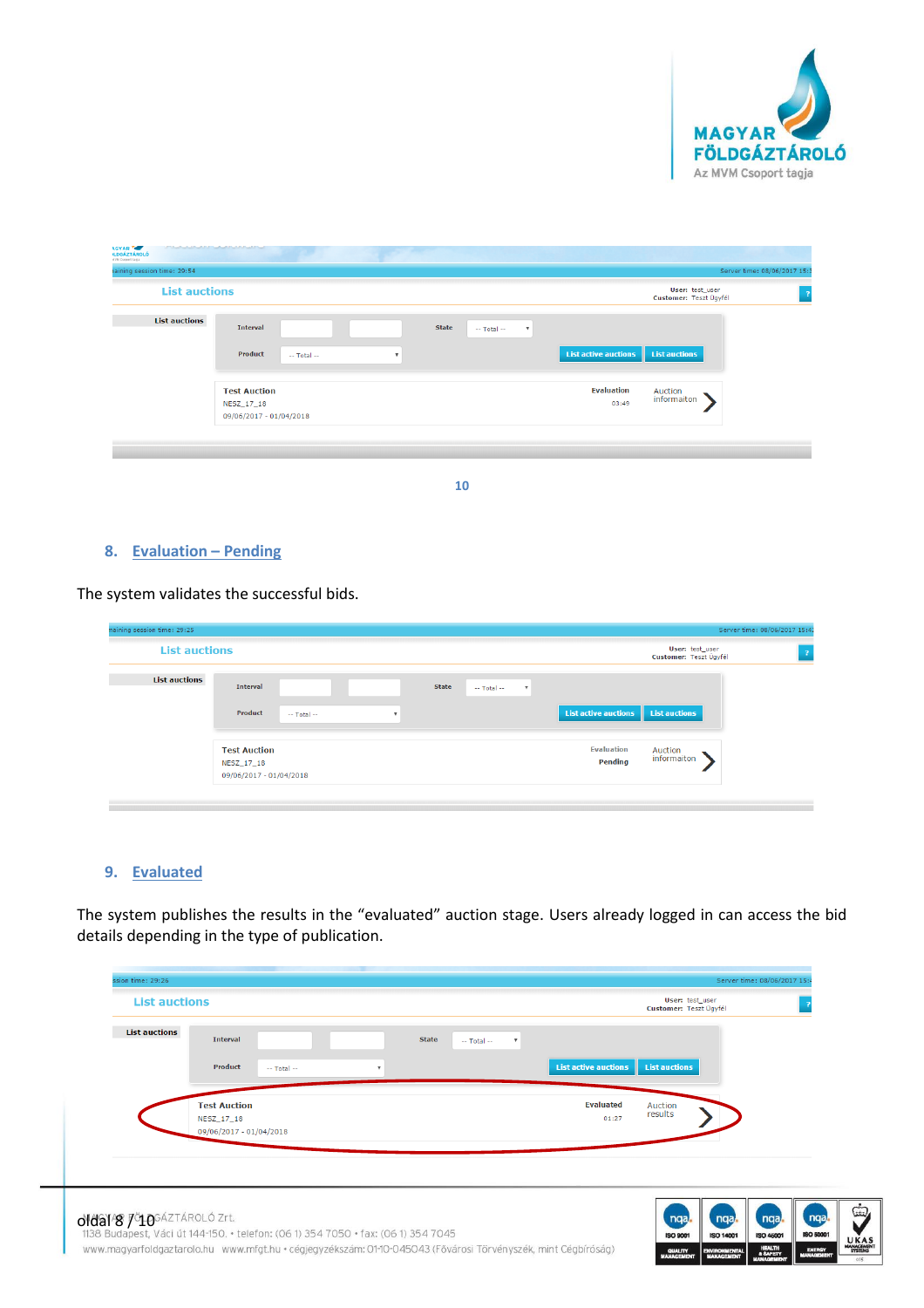

In case of **Private** auctions, users can see the bids submitted by their own organisation only.

In case of **Public** auctions, users can see the bids submitted by any of the organisations, each specified.

In case of **Anonymous** auctions, users can see the bids submitted by any of the organisations, but not the name thereof.

Auction result: (Partially or fully) Awarded bids are highlighted in green, while non-awarded bids are highlighted in red.

The organisation's cancelled bids, if any, are also displayed for any user of the organisation and for MFGT.

| <b>Auction name:</b><br><b>Registration deadline:</b>      | Test 16/01/2018<br>23/01/2018 12:00               |                                                  | <b>Status</b>     | Timestamp        | <b>Remaining time</b> |
|------------------------------------------------------------|---------------------------------------------------|--------------------------------------------------|-------------------|------------------|-----------------------|
| Product:<br><b>Interval:</b>                               | NESZ 18 19<br>$01/04/2018 - 31/03/2019$           |                                                  | Published         | 23/01/2018 15:20 |                       |
| <b>Contents of product:</b>                                | NESZ betár 18_19<br>NESZ kitár18_19<br>NESZ 18 19 | 7,500 kWh/day<br>14,222 kWh/day<br>1,000,000 kWh | <b>Bidding</b>    | 23/01/2018 15:25 |                       |
| <b>MFGT Announcements</b>                                  |                                                   |                                                  | Evaluation        | 23/01/2018 15:30 |                       |
|                                                            |                                                   |                                                  | <b>Evaluated</b>  | 23/01/2018 15:35 | 04:23                 |
|                                                            |                                                   |                                                  | Archived          | 23/01/2018 15:40 |                       |
|                                                            |                                                   |                                                  |                   |                  |                       |
|                                                            |                                                   |                                                  |                   |                  |                       |
| <b>Auction results</b><br><b>Termogas GmbH</b><br>Termogas | 23/01/2018 15:27                                  |                                                  | $10/10$ bundle(s) | 1 HUF/kWh        | <b>Winning bid</b>    |

When the auction moves from the evaluation stage to the evaluated stage, users having submitted a bid will receive a notification on the auction results.

#### <span id="page-8-0"></span>**10. Archived Auctions**

Already evaluated and closed auctions are archived, and can be accessed anytime if relevant filter criteria are specified.